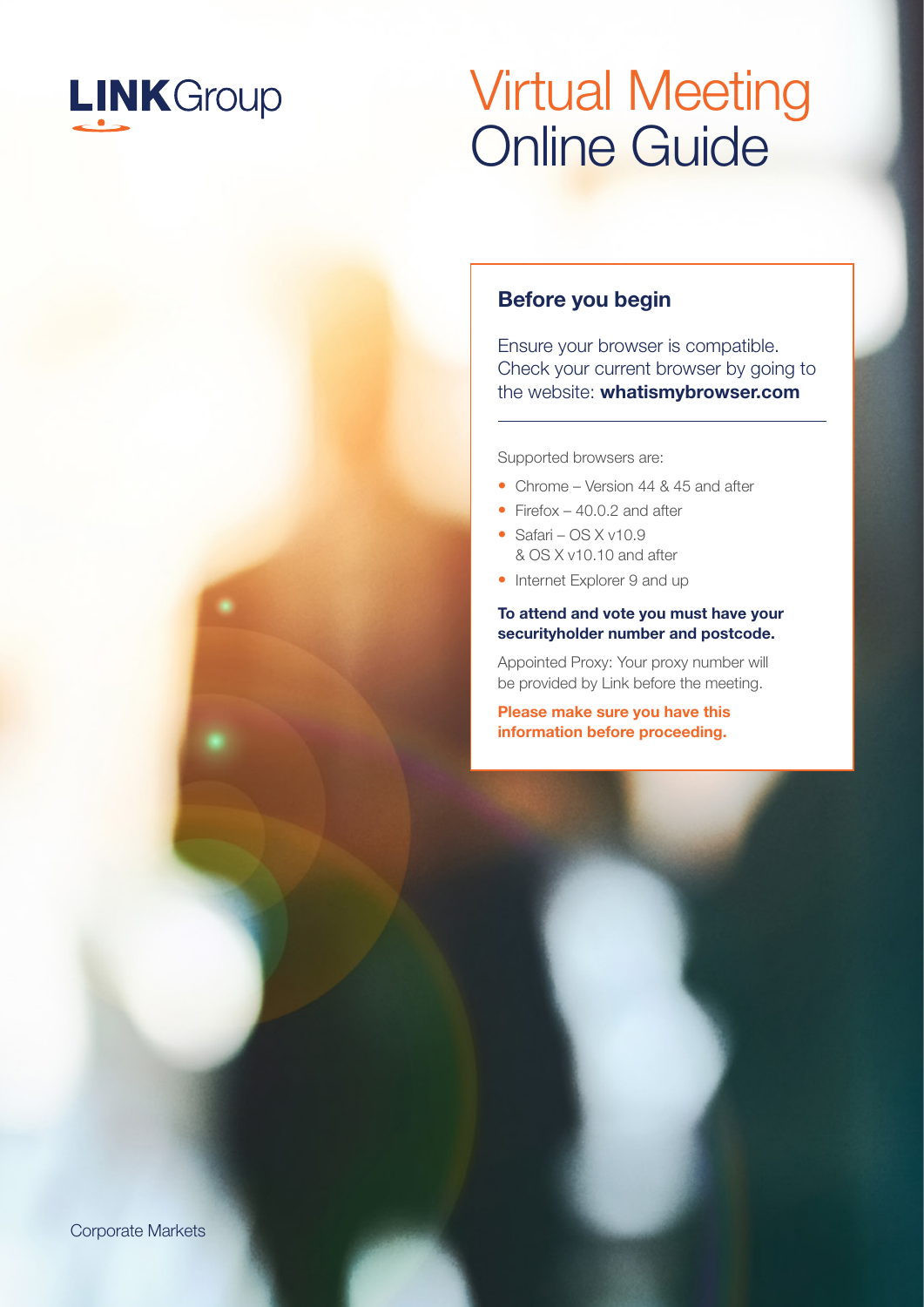# Virtual Meeting Online Guide



## Step 1

Open your web browser and go to https://agmlive.link/OZL21 and select the relevant meeting.

## Step 2

Log in to the portal using your full name, mobile number, email address, and company name (if applicable).

Please read and accept the terms and conditions before clicking on the blue 'Register and Watch Meeting' button.

- On the left a live video webcast of the Meeting
- On the right the presentation slides that will be addressed during the Meeting
- At the bottom buttons for 'Get a Voting Card', 'Ask a Question' and a list of company documents to download

Note: If you close your browser, your session will expire and you will need to re-register. If using the same email address, you can request a link to be emailed to you to log back in.

## 1. Get a Voting Card

To register to vote – click on the 'Get a Voting Card' button.

This will bring up a box which looks like this.

|                     | Voting Card                                      |                         |  |
|---------------------|--------------------------------------------------|-------------------------|--|
|                     | Please provide your Shareholder or Proxy details |                         |  |
|                     | <b>SHAREHOLDER DETAILS</b>                       |                         |  |
| Shareholder Number  |                                                  | <b>Port Code</b>        |  |
|                     |                                                  |                         |  |
| Outside Australia   |                                                  |                         |  |
|                     | SUBMIT DETAILS AND VOTE                          |                         |  |
|                     |                                                  |                         |  |
|                     | OR                                               |                         |  |
|                     |                                                  |                         |  |
|                     | PROXY DETAILS                                    |                         |  |
| <b>Froxy Number</b> |                                                  |                         |  |
|                     |                                                  |                         |  |
|                     |                                                  | SUBMIT DETAILS AND VOTE |  |

If you are an individual or joint securityholder you will need to register and provide validation by entering your securityholder number and postcode.

If you are an appointed Proxy, please enter the Proxy Number issued by Link in the PROXY DETAILS section. Then click the 'SUBMIT DETAILS AND VOTE' button.

Once you have registered, your voting card will appear with all of the resolutions to be voted on by securityholders at the Meeting (as set out in the Notice of Meeting). You may need to use the scroll bar on the right hand side of the voting card to view all resolutions.

Securityholders and proxies can either submit a Full Vote or Partial Vote.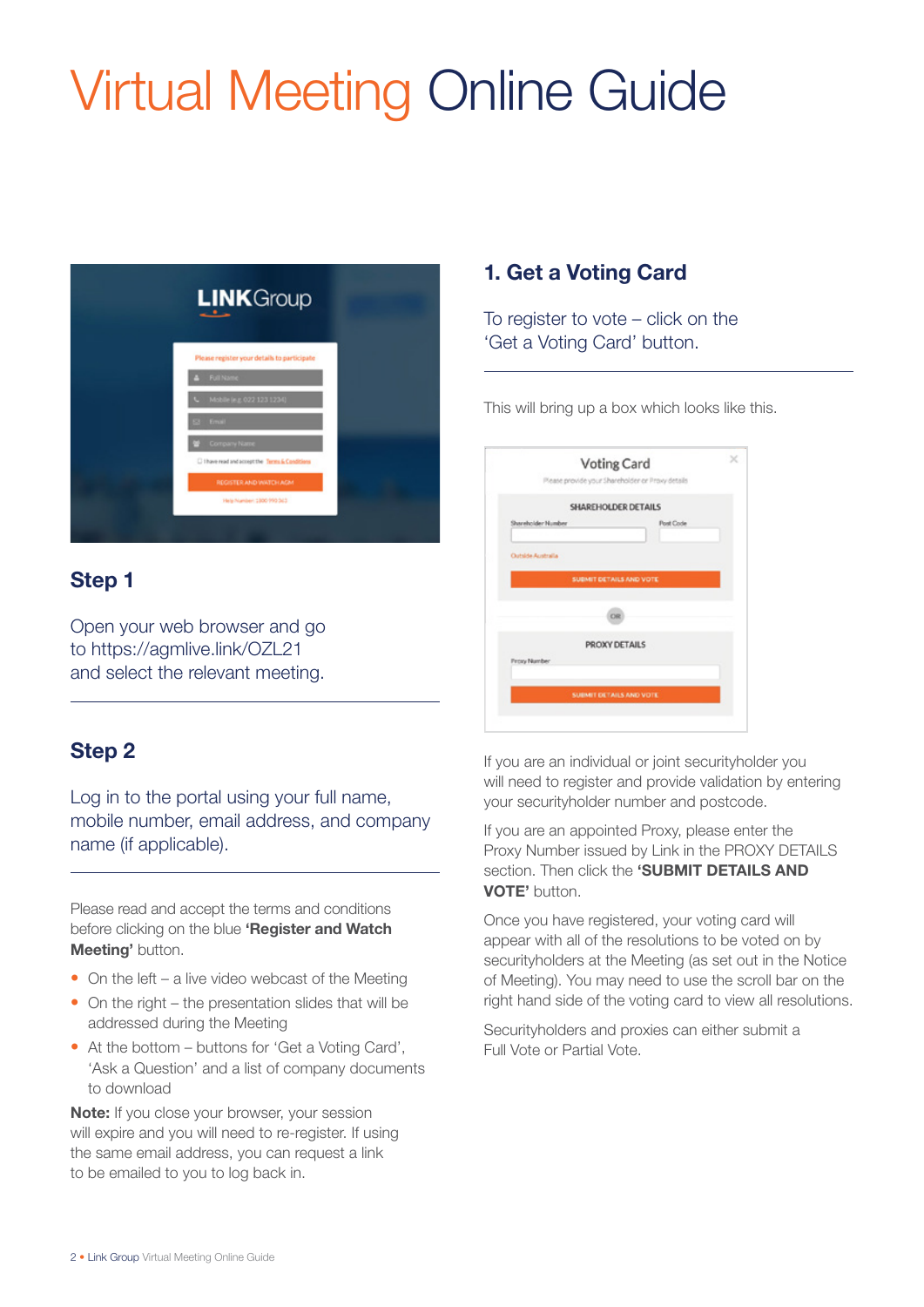



#### Full Votes

To submit a full vote on a resolution ensure you are in the **'Full Vote'** tab. Place your vote by clicking on the **'For'**, **'Against'**, or **'Abstain'** voting buttons.

#### Partial Votes

To submit a partial vote on a resolution ensure you are in the **'Partial Vote'** tab. You can enter the number of votes (for any or all) resolution/s. The total amount of votes that you are entitled to vote for will be listed under each resolution. When you enter the number of votes it will automatically tally how many votes you have left.

Note: If you are submitting a partial vote and do not use all of your entitled votes, the un-voted portion will be submitted as No Instruction and therefore will not be counted.

Once you have finished voting on the resolutions scroll down to the bottom of the box and click on the **'Submit Vote'** or **'Submit Partial Vote' button.** 

**Note:** You can close your voting card without submitting your vote at any time while voting remains open. Any votes you have already made will be saved for the next time you open up the voting card. The voting card will appear on the bottom left corner of the webpage. The message **'Not yet submitted'** will appear at the bottom of the page.

You can edit your voting card at any point while voting is open by clicking on **'Edit Card'**. This will reopen the voting card with any previous votes made.

Once voting has been closed all voting cards will automatically be submitted and cannot be changed.

At the conclusion of the Meeting a red bar with a countdown timer will appear at the top of the Webcast and Slide windows advising the remaining voting time. Please make any changes and submit your voting cards.